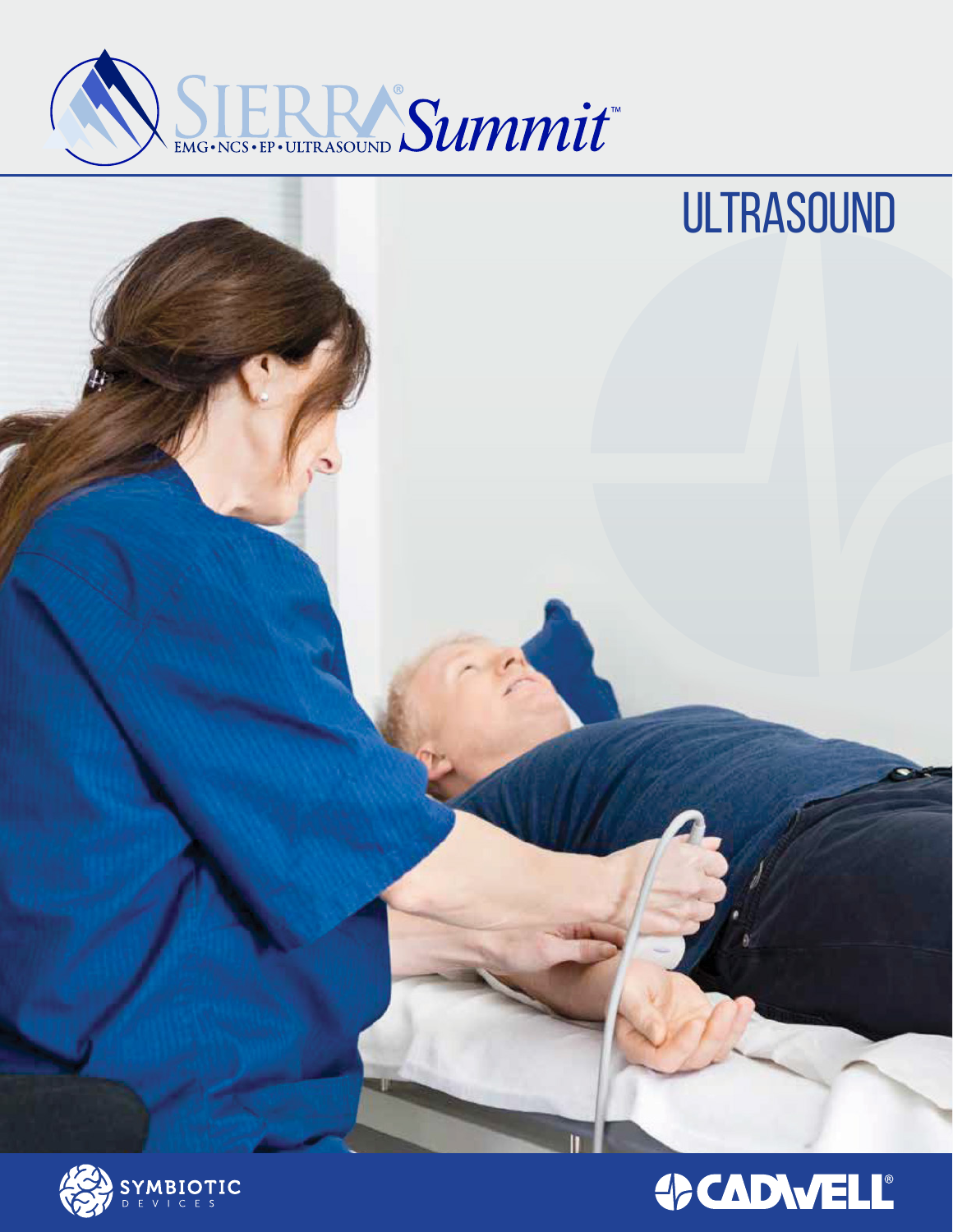# Fusing form and function

*Cadwell® Sierra® Summit™ with ultrasound, a completely integrated electrodiagnostic and imaging solution. Perform an ultrasound without switching machines or even applications.*

### Complement your electrodiagnostic testing

- Confirm electrodiagnostic findings
- Detect early stage nerve damage
- Provide insight into muscle functionality
- See how movement effects the nerve
- Study the nerve along its entire course

## Improve your diagnosis and treatment decisions

- Improve accuracy and specificity of a diagnosis
- Identify the site of involvement and origin of compression
- Determine the need and expected outcomes of surgery
- Detect additional evidence: cysts, lipomas, compressions, entrapments, tumors, traumas and causes of lesions

### Augment Your Needle Guidance and Injections

- Ensure the needle is inserted in the correct muscle
- See the location of the needle within the muscle
- Measure muscle functionality pre- and post-injection
- Simultaneously hear, see and stimulate for accurate injections

### **B Mode: Median Nerve Long Axis**



### **Needle Injection with PDI Doppler**



### **B Mode: Median Nerve Cross-Section**



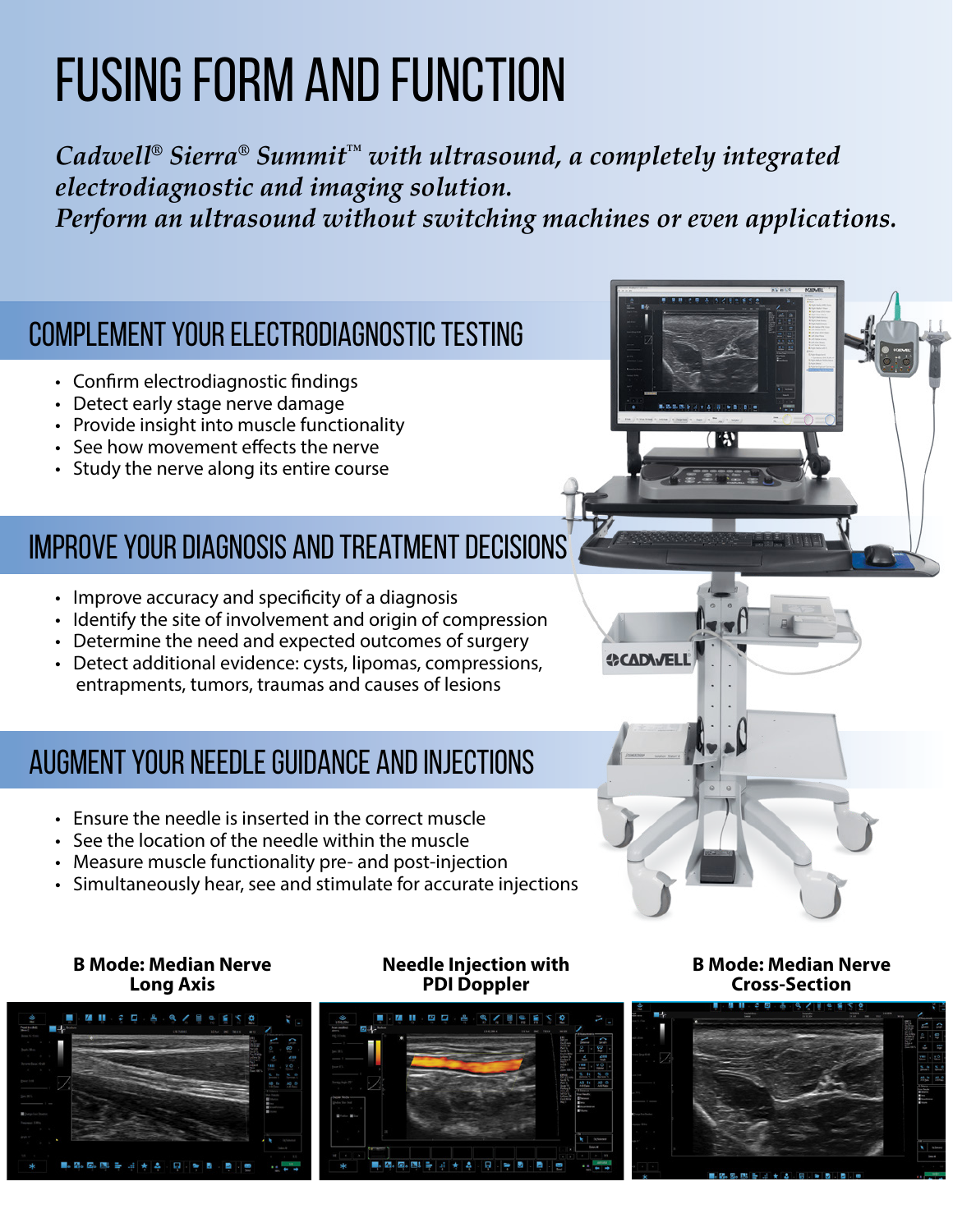# Integrated Ultrasound

*Full integration makes real-time imaging a natural part of the electrodiagnostic workflow.*



### **Integrated EMG Cart**

The features and ergonomics of Cadwell's new EMG Cart were designed to seamlessly combine EMG and Ultrasound into an integrated examination.

The cart conveniently accommodates ultrasound probes and gel alongside EMG supplies and accessories.

### **Integrated EMG and Ultrasound Controls**

Easily adjust focus, frequency, depth, power, gain, grayscale modes and playback directly from the Sierra® Base Unit.

### **Integrated Reports**

Include ultrasound images and measurements in your EMG report, and store everything in the same locations.

### **Integrated Settings**

Pre-define ultrasound structures in the Sierra Summit with specific image presets. Save time with labeling. Improve clarity of specific structures.

#### **Integrated Workflow**

Switch between ultrasound and EMG or NCS with the push of a button. Include ultrasound sites in your NCS and EMG study lists.

### **Concurrent Use**

Use ultrasound simultaneously with any NCS or EMG protocol. Hear, see, and stim for more accurate injections and needle guidance. Combine imaging with any nerve study and create a new and unique protocol.